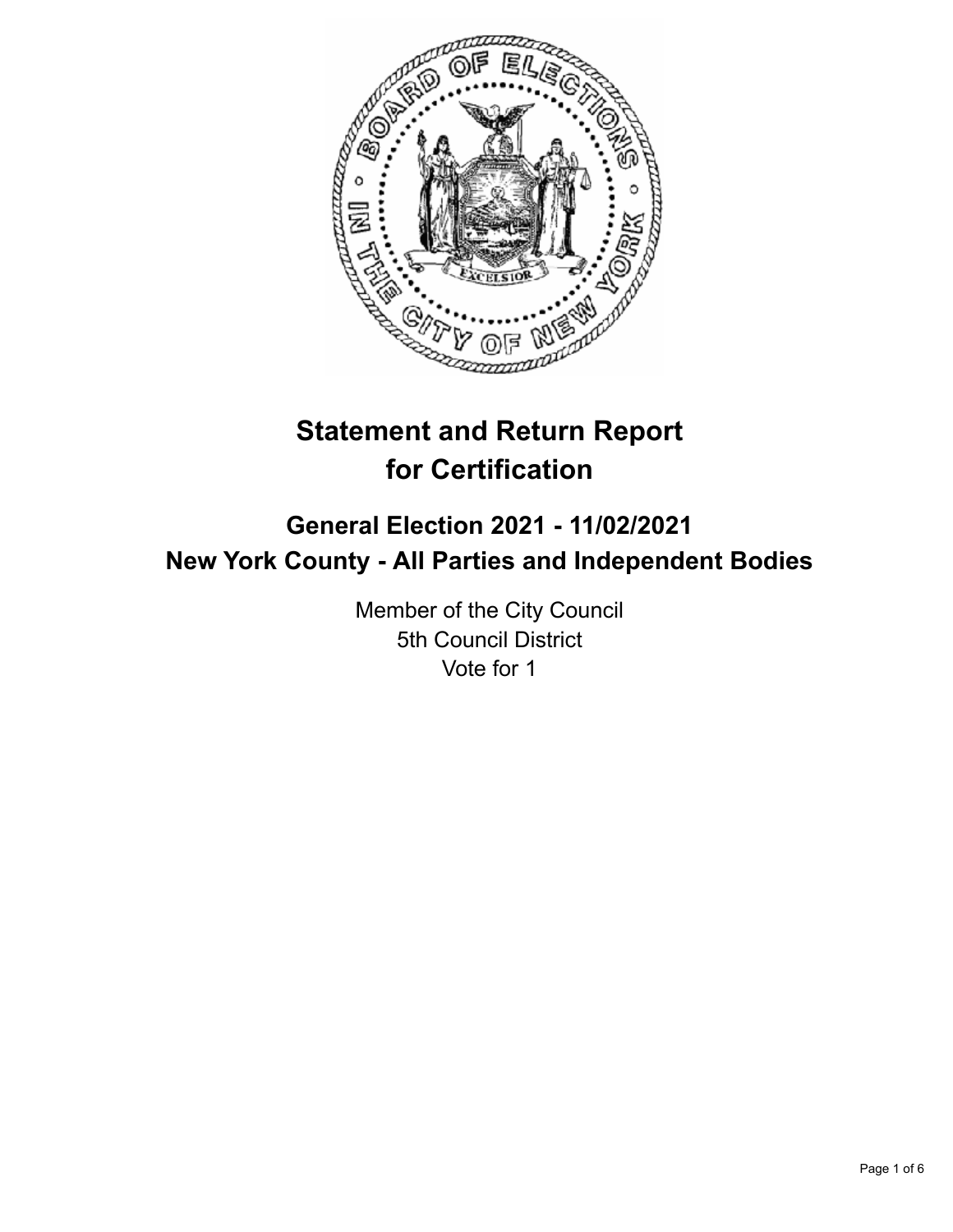

#### **Assembly District 68**

| <b>PUBLIC COUNTER</b>                                    | 2,053          |
|----------------------------------------------------------|----------------|
| <b>MANUALLY COUNTED EMERGENCY</b>                        | 0              |
| <b>ABSENTEE / MILITARY</b>                               | 227            |
| <b>AFFIDAVIT</b>                                         | 19             |
| <b>Total Ballots</b>                                     | 2,299          |
| Less - Inapplicable Federal/Special Presidential Ballots | 0              |
| <b>Total Applicable Ballots</b>                          | 2,299          |
| JULIE MENIN (DEMOCRATIC)                                 | 1.810          |
| MARK FOLEY (REPUBLICAN)                                  | 339            |
| MARK FOLEY (LIBERAL)                                     | 22             |
| <b>ASSATA SHAKUR (WRITE-IN)</b>                          | 1              |
| <b>BEN KALLOS (WRITE-IN)</b>                             | 1              |
| BYRON BROWN (WRITE-IN)                                   | 1              |
| JENNIFER PELTZ (WRITE-IN)                                | 1              |
| NICHOLAS DEVYATKIN (WRITE-IN)                            | 1              |
| REBECCA LAMONTE (WRITE-IN)                               | 1              |
| REBECCA LAMORTE (WRITE-IN)                               | 4              |
| SIMON HUGO (WRITE-IN)                                    | 1              |
| TAKIA SHIMAMURA (WRITE-IN)                               | 1              |
| TRICIA SHIMAMURA (WRITE-IN)                              | $\overline{2}$ |
| UNATTRIBUTABLE WRITE-IN (WRITE-IN)                       | 4              |
| <b>Total Votes</b>                                       | 2,189          |
| Unrecorded                                               | 110            |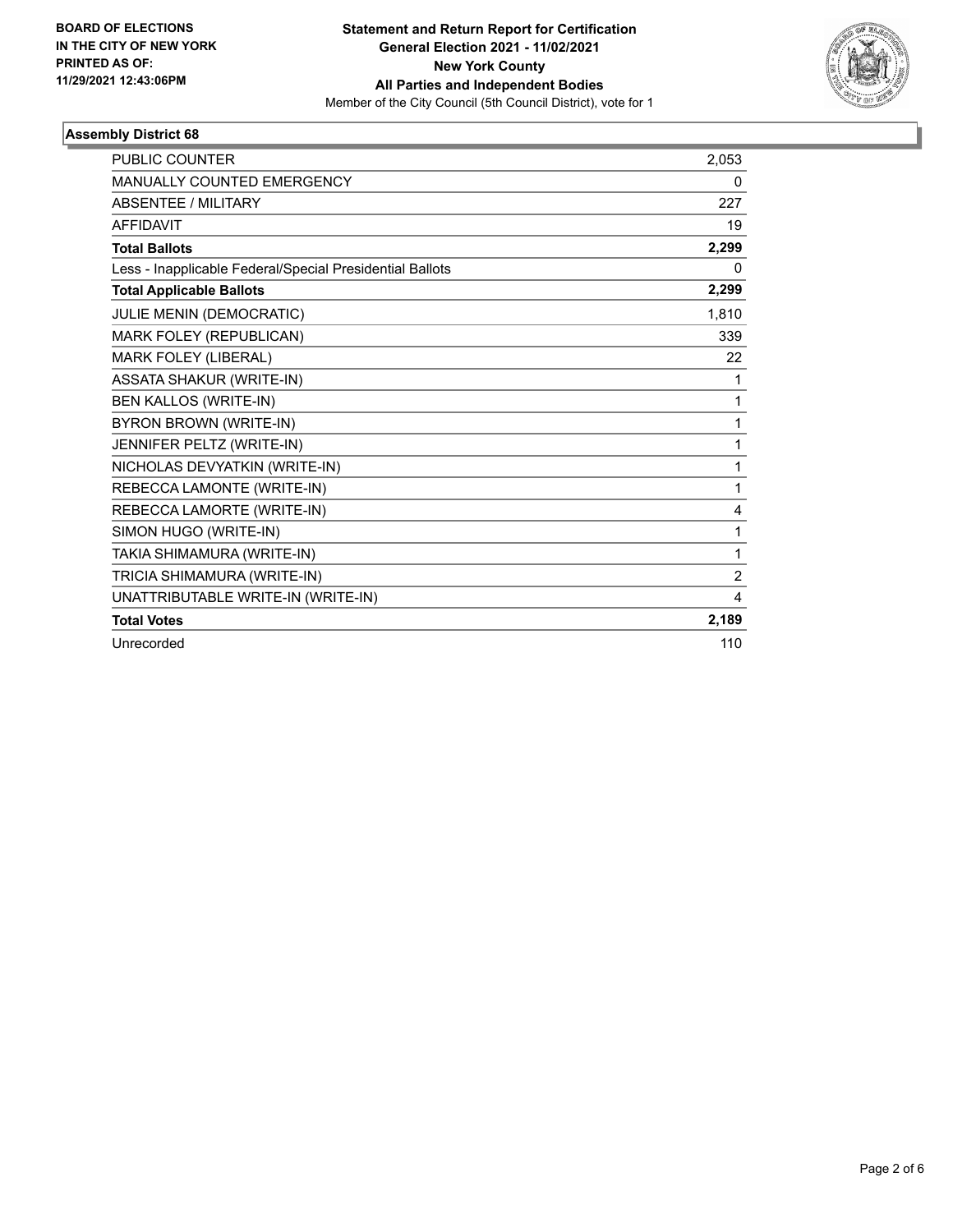

#### **Assembly District 73**

| <b>PUBLIC COUNTER</b>                                    | 6,739          |
|----------------------------------------------------------|----------------|
| MANUALLY COUNTED EMERGENCY                               | 0              |
| <b>ABSENTEE / MILITARY</b>                               | 1,267          |
| <b>AFFIDAVIT</b>                                         | 67             |
| <b>Total Ballots</b>                                     | 8,073          |
| Less - Inapplicable Federal/Special Presidential Ballots | $\Omega$       |
| <b>Total Applicable Ballots</b>                          | 8,073          |
| JULIE MENIN (DEMOCRATIC)                                 | 5,779          |
| MARK FOLEY (REPUBLICAN)                                  | 1,870          |
| MARK FOLEY (LIBERAL)                                     | 102            |
| <b>BEN KALLOS (WRITE-IN)</b>                             | 1              |
| DANIELLE NICHOLSON (WRITE-IN)                            | 1              |
| DAVID CASAVIS (WRITE-IN)                                 | 1              |
| EDWARD HARTZOG (WRITE-IN)                                | 1              |
| JAMIE FORGUZ (WRITE-IN)                                  | 1              |
| JOHN JACOBS (WRITE-IN)                                   | 1              |
| REBECCA LAMONTE (WRITE-IN)                               | 6              |
| REBECCA LAMORTE (WRITE-IN)                               | 4              |
| RON DESANTIS (WRITE-IN)                                  | 1              |
| SPIKE COHEN (WRITE-IN)                                   | 1              |
| TRICIA SHIMAMURA (WRITE-IN)                              | $\overline{2}$ |
| UNATTRIBUTABLE WRITE-IN (WRITE-IN)                       | $\overline{2}$ |
| <b>Total Votes</b>                                       | 7,773          |
| Unrecorded                                               | 300            |

### **Assembly District 74**

| <b>Total Votes</b>                                       | 0        |
|----------------------------------------------------------|----------|
| MARK FOLEY (LIBERAL)                                     | $\Omega$ |
| MARK FOLEY (REPUBLICAN)                                  | $\Omega$ |
| <b>JULIE MENIN (DEMOCRATIC)</b>                          | $\Omega$ |
| <b>Total Applicable Ballots</b>                          | 0        |
| Less - Inapplicable Federal/Special Presidential Ballots | $\Omega$ |
| <b>Total Ballots</b>                                     | 0        |
| AFFIDAVIT                                                | $\Omega$ |
| ABSENTEE / MILITARY                                      | $\Omega$ |
| <b>MANUALLY COUNTED EMERGENCY</b>                        | $\Omega$ |
| <b>PUBLIC COUNTER</b>                                    | 0        |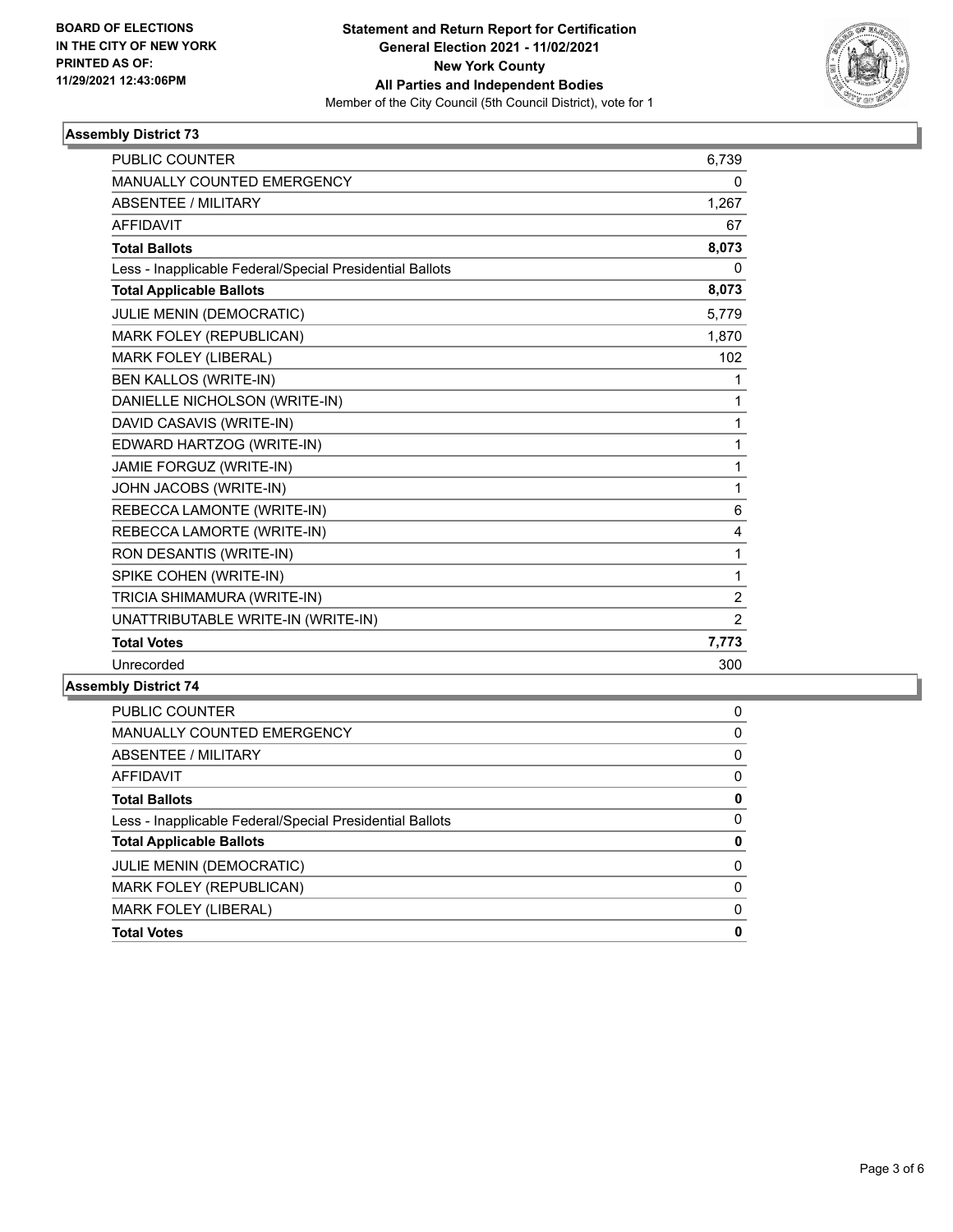

#### **Assembly District 76**

| PUBLIC COUNTER                                           | 20,840      |
|----------------------------------------------------------|-------------|
| MANUALLY COUNTED EMERGENCY                               | 0           |
| ABSENTEE / MILITARY                                      | 3,209       |
| AFFIDAVIT                                                | 221         |
| <b>Total Ballots</b>                                     | 24,270      |
| Less - Inapplicable Federal/Special Presidential Ballots | 0           |
| <b>Total Applicable Ballots</b>                          | 24,270      |
| JULIE MENIN (DEMOCRATIC)                                 | 17,776      |
| MARK FOLEY (REPUBLICAN)                                  | 5,332       |
| MARK FOLEY (LIBERAL)                                     | 321         |
| ALEXANDRIA ORASIO-CORTEZ (WRITE-IN)                      | 1           |
| ALICIA SHIMINIOO (WRITE-IN)                              | 1           |
| ANDREW DONG (WRITE-IN)                                   | 1           |
| ANIL THOMAS (WRITE-IN)                                   | 1           |
| ANNA KOCHIN (WRITE-IN)                                   | $\mathbf 1$ |
| ARTHUR SCHWARTZ (WRITE-IN)                               | 1           |
| AUDREY TANNEN-BERMAN (WRITE-IN)                          | 1           |
| BARBARA CHOCKY (WRITE-IN)                                | 1           |
| BILLY FREELAND (WRITE-IN)                                | 1           |
| CHRIS SOSA (WRITE-IN)                                    | 1           |
| CHRISTOPHER REGAN (WRITE-IN)                             | $\mathbf 1$ |
| DANIEL GELFAND (WRITE-IN)                                | 1           |
| DAVID CASAVIS (WRITE-IN)                                 | 1           |
| ELISABETH ZUKOWSKI (WRITE-IN)                            | 1           |
| FRANKLIN COGLIANO (WRITE-IN)                             | 1           |
| <b>GEORGE K. HART (WRITE-IN)</b>                         | 1           |
| HONG ZHOU (WRITE-IN)                                     | $\mathbf 1$ |
| KAREN VANINGEN (WRITE-IN)                                | 1           |
| KIM MOSCARITOLO (WRITE-IN)                               | 9           |
| MORRIE I. KLEINBART (WRITE-IN)                           | 1           |
| PENELOPE LEE RUIZ (WRITE-IN)                             | 1           |
| R.J. BARRETT (WRITE-IN)                                  | 1           |
| REBECCA LAMONTE (WRITE-IN)                               | 1           |
| REBECCA LAMORTE (WRITE-IN)                               | 16          |
| REBECCA SEAWRIGHT (WRITE-IN)                             | 2           |
| STEVEN R. GOLDMAN (WRITE-IN)                             | $\mathbf 1$ |
| TEX MARTIN-HUBBELING (WRITE-IN)                          | 1           |
| TRAVIS SCOTT (WRITE-IN)                                  | 1           |
| TRICIA SHIMAMURA (WRITE-IN)                              | 14          |
| UNATTRIBUTABLE WRITE-IN (WRITE-IN)                       | 7           |
| <b>Total Votes</b>                                       | 23,502      |
| Unrecorded                                               | 768         |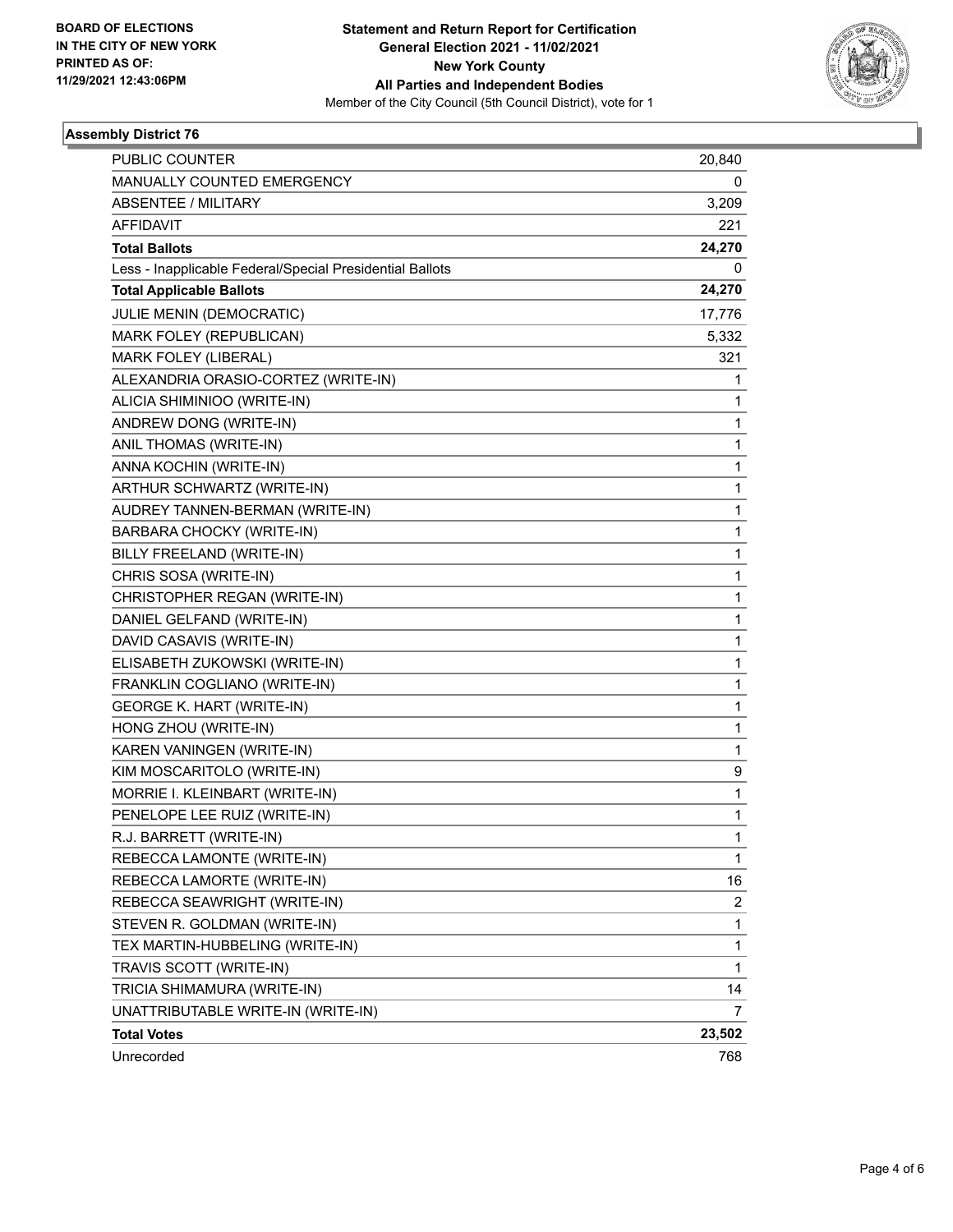

#### **Total for Member of the City Council (5th Council District) - New York County**

| PUBLIC COUNTER                                           | 29,632                  |
|----------------------------------------------------------|-------------------------|
| MANUALLY COUNTED EMERGENCY                               | 0                       |
| <b>ABSENTEE / MILITARY</b>                               | 4,703                   |
| AFFIDAVIT                                                | 307                     |
| <b>Total Ballots</b>                                     | 34,642                  |
| Less - Inapplicable Federal/Special Presidential Ballots | 0                       |
| <b>Total Applicable Ballots</b>                          | 34,642                  |
| JULIE MENIN (DEMOCRATIC)                                 | 25,365                  |
| MARK FOLEY (REPUBLICAN)                                  | 7,541                   |
| MARK FOLEY (LIBERAL)                                     | 445                     |
| ALEXANDRIA ORASIO-CORTEZ (WRITE-IN)                      | 1                       |
| ALICIA SHIMINIOO (WRITE-IN)                              | 1                       |
| ANDREW DONG (WRITE-IN)                                   | 1                       |
| ANIL THOMAS (WRITE-IN)                                   | 1                       |
| ANNA KOCHIN (WRITE-IN)                                   | 1                       |
| ARTHUR SCHWARTZ (WRITE-IN)                               | 1                       |
| <b>ASSATA SHAKUR (WRITE-IN)</b>                          | 1                       |
| AUDREY TANNEN-BERMAN (WRITE-IN)                          | 1                       |
| BARBARA CHOCKY (WRITE-IN)                                | 1                       |
| BEN KALLOS (WRITE-IN)                                    | $\overline{\mathbf{c}}$ |
| BILLY FREELAND (WRITE-IN)                                | 1                       |
| BYRON BROWN (WRITE-IN)                                   | 1                       |
| CHRIS SOSA (WRITE-IN)                                    | 1                       |
| CHRISTOPHER REGAN (WRITE-IN)                             | 1                       |
| DANIEL GELFAND (WRITE-IN)                                | 1                       |
| DANIELLE NICHOLSON (WRITE-IN)                            | 1                       |
| DAVID CASAVIS (WRITE-IN)                                 | 2                       |
| EDWARD HARTZOG (WRITE-IN)                                | 1                       |
| ELISABETH ZUKOWSKI (WRITE-IN)                            | 1                       |
| FRANKLIN COGLIANO (WRITE-IN)                             | 1                       |
| <b>GEORGE K. HART (WRITE-IN)</b>                         | 1                       |
| HONG ZHOU (WRITE-IN)                                     | $\mathbf{1}$            |
| JAMIE FORGUZ (WRITE-IN)                                  | 1                       |
| JENNIFER PELTZ (WRITE-IN)                                | 1                       |
| JOHN JACOBS (WRITE-IN)                                   | 1                       |
| KAREN VANINGEN (WRITE-IN)                                | 1                       |
| KIM MOSCARITOLO (WRITE-IN)                               | 9                       |
| MORRIE I. KLEINBART (WRITE-IN)                           | 1                       |
| NICHOLAS DEVYATKIN (WRITE-IN)                            | 1                       |
| PENELOPE LEE RUIZ (WRITE-IN)                             | 1                       |
| R.J. BARRETT (WRITE-IN)                                  | 1                       |
| REBECCA LAMONTE (WRITE-IN)                               | 8                       |
| REBECCA LAMORTE (WRITE-IN)                               | 24                      |
| REBECCA SEAWRIGHT (WRITE-IN)                             | 2                       |
| RON DESANTIS (WRITE-IN)                                  | 1                       |
| SIMON HUGO (WRITE-IN)                                    | 1                       |